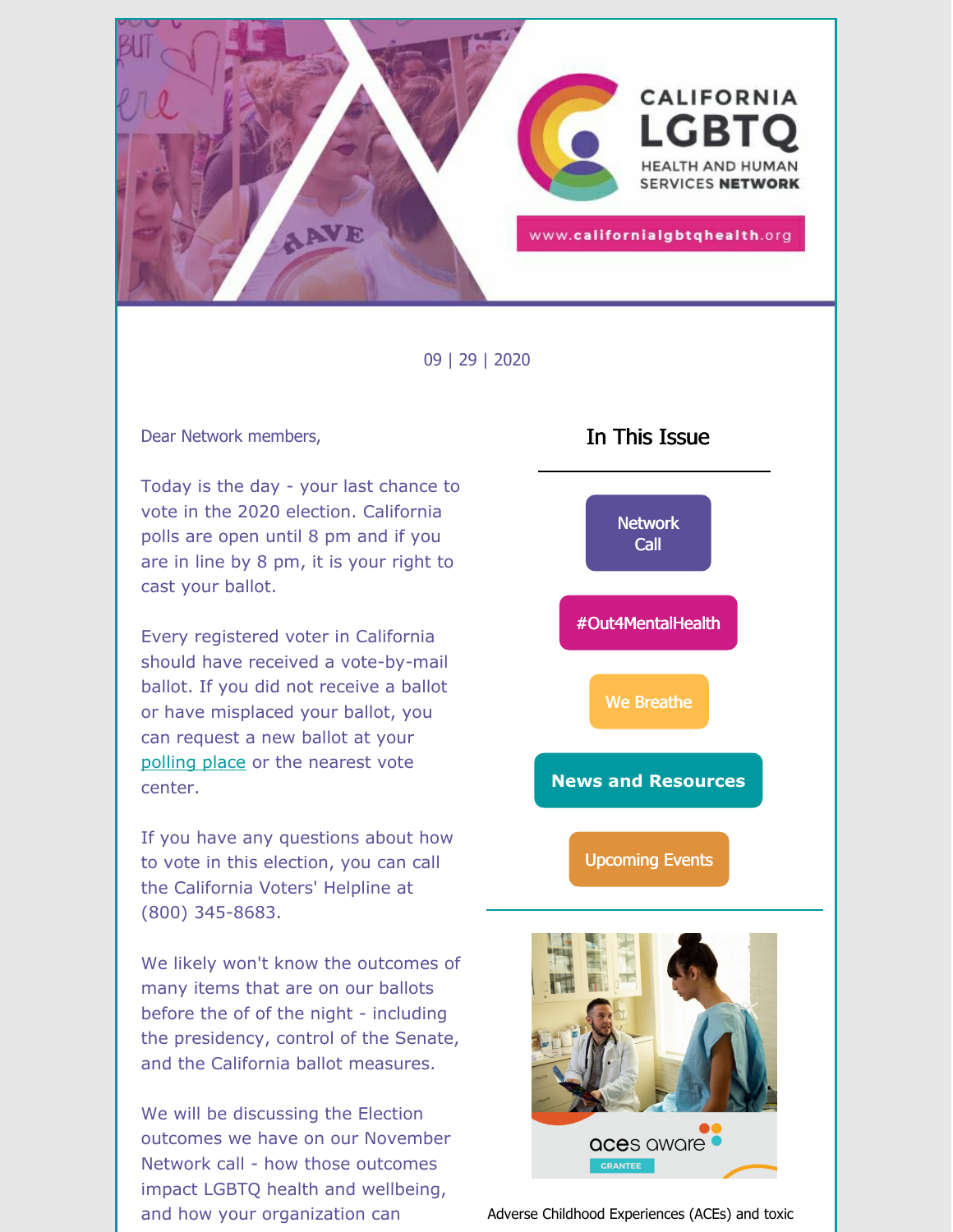respond.

So make sure to get out there and VOTE today! And please take care of yourself

stress are a public health crisis and LGBTQ people are especially vulnerable. ACEs Aware exists to take action and change lives. If you're a medical provider, get trained today to provide ACEs screenings for your patients.

Learn more about ACEs Aware at [www.acesaware.org](https://www.acesaware.org/) #ACEsAware

Amanda McAllister-Wallner **Director** California LGBTQ Health & Human Services Network

### Coronavirus (COVID-19) Information & Resources



The Network has a[webpage](https://californialgbtqhealth.org/resources/coronavirus-2019-information/) dedicated to COVID-19 impacts on LGBTQ Californians, which is being updated frequently. Additionally, [please](https://drive.google.com/drive/folders/1vkNJPhtlLEfaW1uv1YFyQLb5ZaTHJY5o?usp=sharing) click here to find useful social media graphics and visit our [Youtube](https://www.youtube.com/channel/UCHnQ3mqPPdafSsmeDqQ45wA?view_as=subscriber) channel to watch previous webinars.

# Network Call

November 5, 2020 10:00 am - 11:00 am

#### **Dial in using your phone:**

1 (872) 240-3412 Access Code: 357-065-501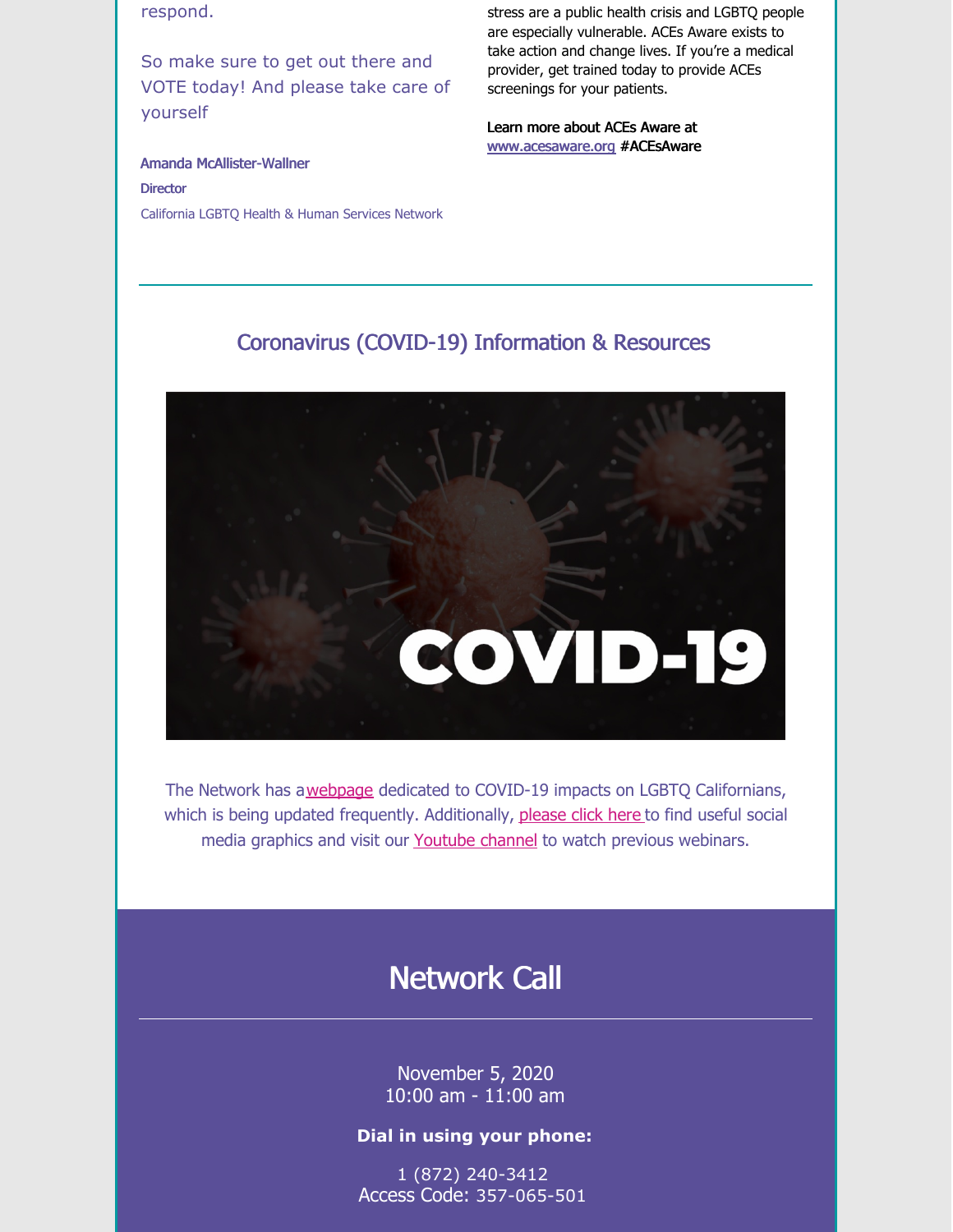**Join us from your computer, tablet or smartphone:**

**[GoToMeeting](https://global.gotomeeting.com/join/357065501) Link**

## **We're Hiring!**

The Network is currently looking for a Communications Associate with a passion for LGBTQ equity, community engagement, and digital communications. The position will assist in developing and coordinating our statewide communications strategies and coalition communications with a focus on digital media.

Visit our website for more [information](https://californialgbtqhealth.org/staff_page/employment-opportunities/) on the position and how to apply!



## **Upcoming Events**

November 14-15 Models of Pride [RSVP](https://modelsofpride.org/)

**November 17-20** LGBTQ Youth Ally Training & Supporting LGBTQ Youth Training [RSVP](http://sgiz.mobi/s3/O4MHYouthToT)

**November 19** The Great American Smokeout [Learn](https://www.tobaccofreecampus.org/the-great-american-smokeout) more

**November 20** Transgender Day of Remembrance Find an [event](https://www.glaad.org/tdor)

To have your events or announcements listed on our newsletter, please email: [awallner@health-access.org.](mailto:awallner@health-access.org)